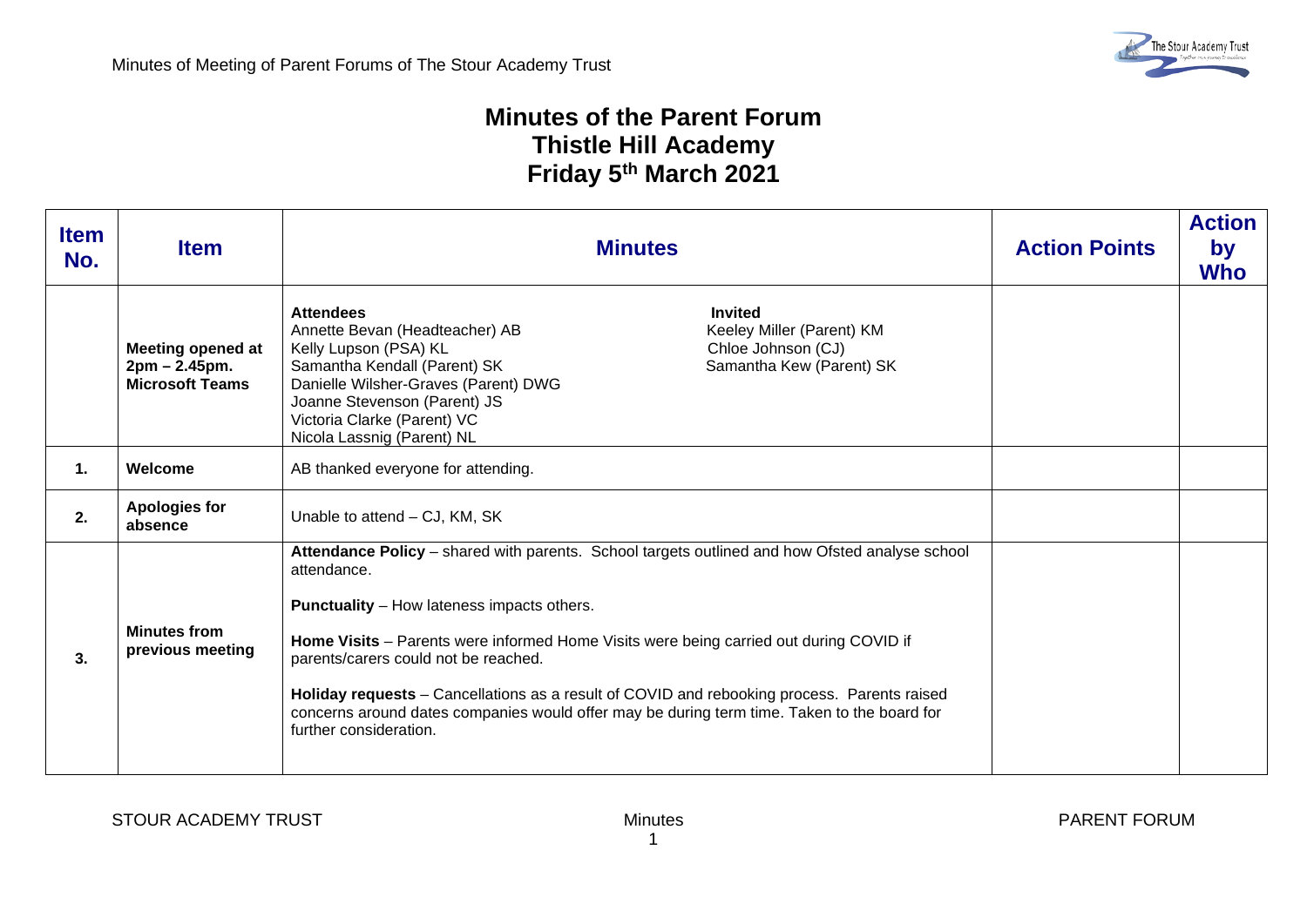

|    | <b>Minutes from</b><br>previous meeting                     | <b>Remote Learning Policy</b><br>KS2 - Longer breaks being given.<br>KS3-TA catch up calls.<br>Parent Facebook Group - Parents and Families at Thistle Hill.<br>Group administrators confirmed. CJ appointed for members to reach out to should they need<br>additional information regarding parent queries.                                                                                                                                                                                                                                                                                                                |  |
|----|-------------------------------------------------------------|------------------------------------------------------------------------------------------------------------------------------------------------------------------------------------------------------------------------------------------------------------------------------------------------------------------------------------------------------------------------------------------------------------------------------------------------------------------------------------------------------------------------------------------------------------------------------------------------------------------------------|--|
| 4. | <b>Behaviour Policy</b>                                     | Shared with Parents one week in advance.<br>AB shared policy during the meeting and parents had familiarised themselves with the policy prior to<br>the meeting.<br>AB welcomed parents views of the policy and asked parents if felt they had a clear understanding.<br>AB explained TH's restorative justice approach in the classroom and how this approach allows each<br>child to take responsibility for their own actions. DWG agreed and felt this was good approach in the<br>class room.<br>All PFM members were happy with the policy.                                                                            |  |
| 5. | <b>Holiday requests</b><br>(COVID-<br><b>Cancellations)</b> | AB shared response from board members and discussed in detail.<br>AB explained headteachers will be unable to authorise COVID related holiday loss/changes during<br>term time nor can they be considered exceptional circumstances.<br>Holiday requests would not be granted during term time as a result of COVID cancellations or<br>additional costs incurred. AB explained the board felt the Government would not support schools<br>approving term time holidays given the amount of lost learning time over the past year and moving<br>forward the focus is catch up.<br>Letter from the board was shared with PFM. |  |
| 6. | Wellbeing-<br><b>TH Pupils</b><br><b>TH Parents/Carers</b>  | AB outlined schools plan for the first week back to ensure all children settle back to school life with<br>ease.<br>AB explained children will not be using technology for the remainder of Term 4 to give pupils<br>a break from Technology.                                                                                                                                                                                                                                                                                                                                                                                |  |